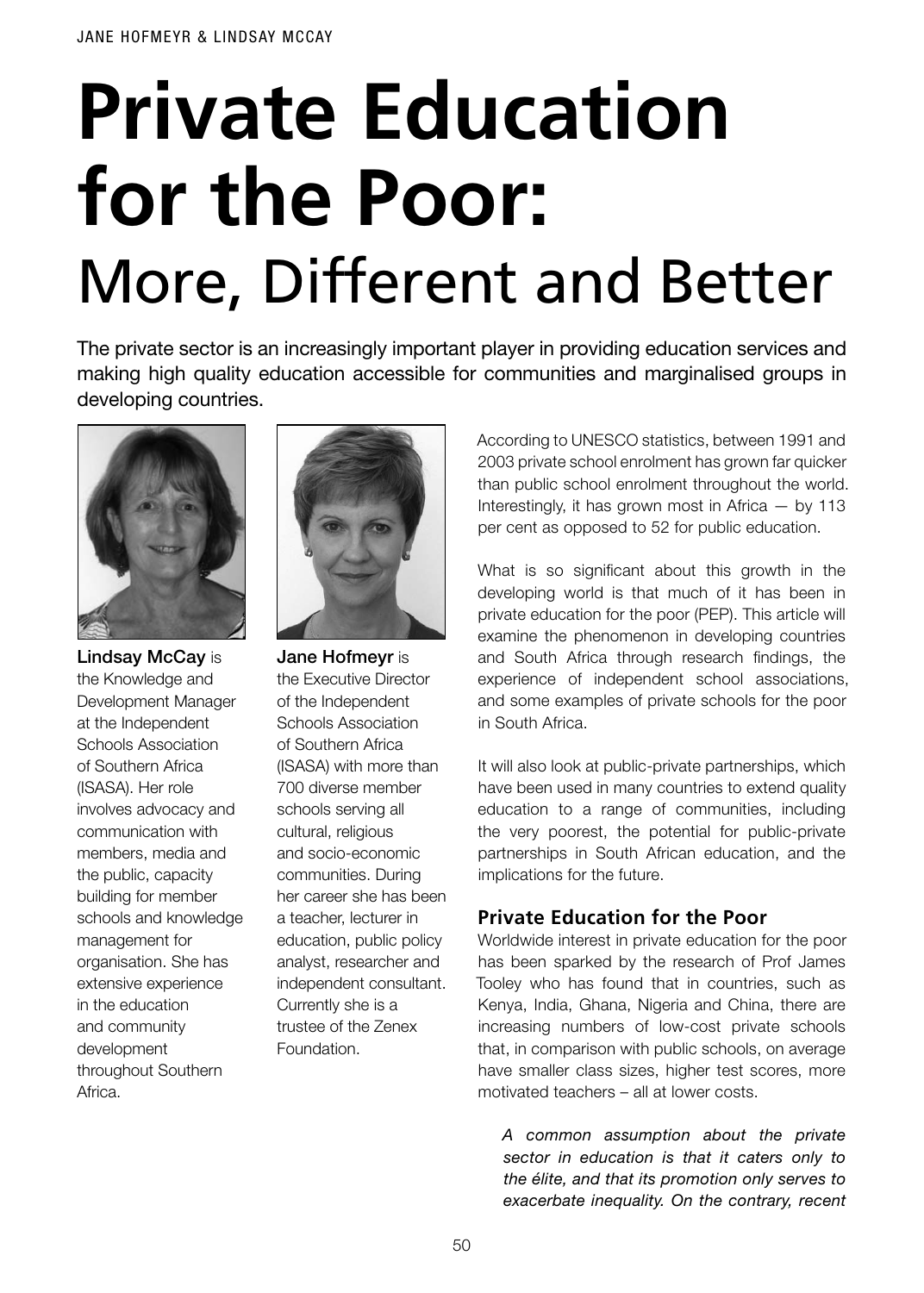*research points in the opposite direction. If we want to help some of the most disadvantaged groups in society, encouraging deeper private sector involvement is likely to be the best way forward.1*

His research, for example in the Ga district of Ghana (the low-income suburban and rural area surrounding the capital city of Accra), showed that out of 779 schools, only 25 per cent were government schools and that 64 per cent of schoolchildren attended private schools. In 'poor' areas in Lagos State, Nigeria, an estimated 75 per cent of schoolchildren were enrolled in private schools, most of which were unregistered ones.

Private schools, parents said, were successful because they were more accountable: …

Research examining the quality of the schools found considerably higher achievements in mathematics and English in the private compared to the government schools. In all cases, this achievement advantage was obtained at between half and a quarter of the teacher salary costs.<sup>2</sup>

Tooley's research also indicates that most parents would prefer to send their children to private schools if they could afford them. Private schools, parents said, were successful because they were more accountable: "the teachers are accountable to the manager (who can fire them), and, through him or her, to the parents (who can withdraw their children)".

## **South African Independent School Sector**

The South African Schools Act (1996) recognises two categories of schools: public and independent (private). Public schools are state controlled and independent schools are privately governed.

## Changes in the sector

With the opening up of the political space in South Africa and the demise of apartheid in the 1990's, dramatic changes have occurred in the independent school sector. The size, diversity and socioeconomic spread of the independent schooling sector have changed significantly.

Rapid growth has occurred since 1990 in the number of independent schools, and especially in their learner enrolment.

As researchers of private education have found in other emerging economies, official databases of registered independent schools are not comprehensive or up-to-date in South Africa.3 The number of unregistered, 'fly-by-night' schools that are below the official radar screen can only be guessed.

Fortunately, independent research has thrown light on the scope of the sector and its growth. Research by the Human Sciences Research Council (HSRC) and the International Finance Corporation (IFC) has shown that there are many more registered schools than official data-bases contain and that the growth has been significant.4 This is also the preliminary finding of 2009 research by the Centre for Development and Enterprise (CDE) into the quality and extent of low-fee independent schools, both registered and unregistered, in six selected areas with a high concentration of poor people. This research has also discovered numerous unregistered schools.

Although they do not capture the full extent of the growth, even 2008 government statistics show an increase of 4.2 per cent in independent school enrolment, compared to a 1.9 per cent increase in public school enrolment from 2000 — 2008. Based on their increase in membership, independent school associations estimate that currently there are likely to be some 2 500 registered independent schools (counting primary and secondary schools separately) with some 500 000 learners, constituting over 4 per cent of the total learner enrolment in South Africa.

The dominant public perception of independent schools is "white, affluent and exclusive". In 1990, this perception was largely true: most of the learners were white and found in traditional, high-fee, religious schools. There was, however, a significant enrolment of black learners in traditionally white independent schools, which had opened up to them in defiance of apartheid laws, as well as a number of mid-to low-fee black independent schools.

Nearly two decades later this public perception persists, but it is far from the current reality. The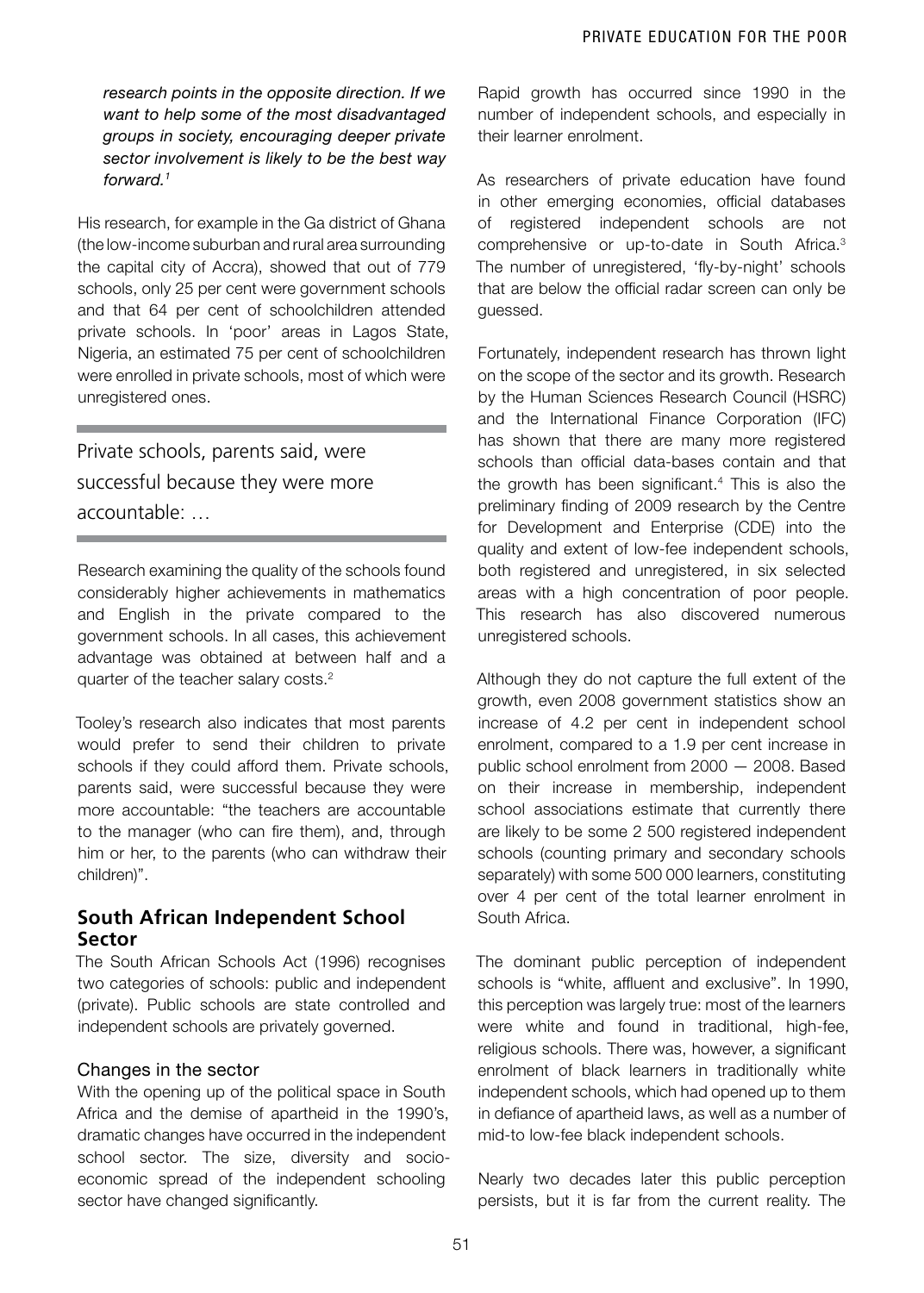majority of learners at independent schools are now black, while the majority of schools are young (established since 1990), and charge low to mid-level fees.<sup>5</sup>

While many of the new black elite are sending their children to high-fee independent schools, the majority of learners are drawn from black middle- and working-class and families in the informal-sector.

#### **Why the changes?**

Why has such rapid growth occurred, mainly among black learners in lowfee schools? Internationally, two main demand factors have been identified as responsible for the growth of private education: excess (unmet) demand for education above what the state can provide and differentiated demand for alternative types and quality of education to that provided by the state.<sup>6</sup>

In South Africa both types of demand exist: parents want more, different and better education for their children.

## **More education**

Most unmet demand comes from black communities: this occurs in informal settlements where there are no public schools, in rural areas where there are too few public schools or none at the appropriate phase of education, and in inner city schools for over-age repeaters, who are not allowed to re-enter public schools if they have failed more than once. Immigrant children are also catered for in inner city schools.<sup>7</sup>

In rapidly expanding suburban areas where government provision lags behind population growth, such as Midrand or the new dormitory suburbs on the west coast above Cape Town, unmet demand comes from all population groups.

## **Different education**

Not only has the independent school sector grown, but it has become far more diverse, catering for different races, cultures, religions, languages, philosophies and educational approaches.

The surveys undertaken by du Toit (2004) and Musker and du Toit (2009) show that the largest categories are community schools and then, religious schools, but the sector also includes expatriate, alternative, and virtual schools. The vast majority of schools are not-for-profit (less than 5 per cent are for-profit). The fact that only non-profit schools can qualify for a state subsidy is the main cause.

Parents thus have very wide choice of independent schools available to them. Apartheid education took away the freedom of parents to choose the education of their children, but that essential democratic right has been restored and parents of all race groups are exercising that right.

#### **Better education**

The desire for quality schooling that has fanned most of the growth of the sector in South Africa has come from communities and parents who are dissatisfied with government schooling and want a better quality education for their children as the critical determinant of their life chances.

The 2001/02 HSRC research found that quality of independent schools in general

Not only has the independent school sector grown, but it has become far more diverse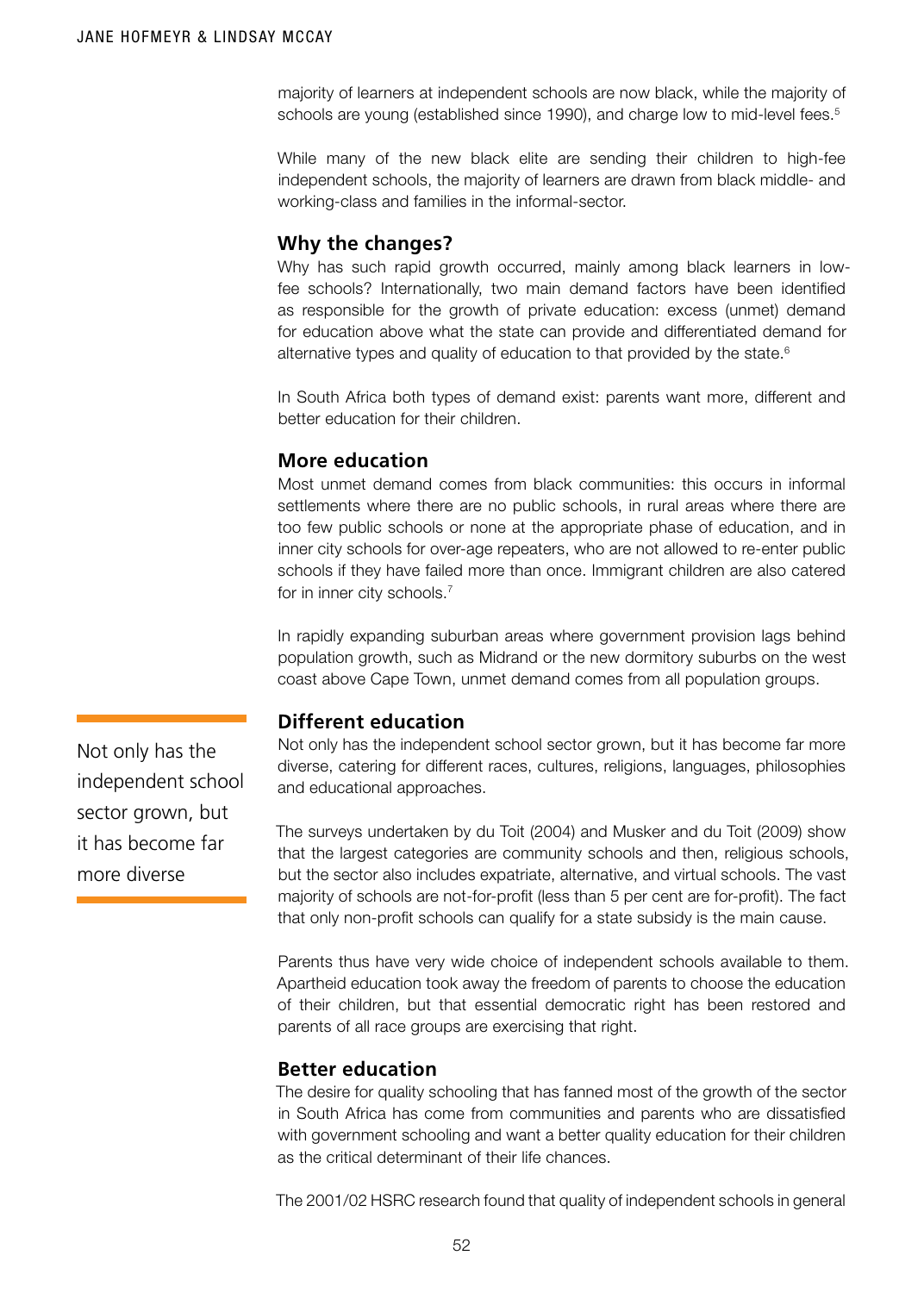was better than public schools in key subjects. The average participation rate for mathematics and science in independent schools (62.7 and 44.2 per cent respectively) was higher than public schools (58.4 and 34.7 per cent), as were the pass rates. In 2001 the average pass rate was more than 7 per cent higher in independent schools than in public ones, and more than double the percentage of learners in independent schools achieved university entrance passes.

When the findings of the CDE research are published, they will throw new light on the comparative quality of public and independent schools, albeit only in the six sampled areas. The researchers interviewed the principals of 136 public and 57 independent schools and administered mathematics tests to their grade 6 learners. In line with Tooley's research model, CDE's survey also investigated other factors that have a bearing on quality and cost: teacher salaries, class size, facilities and resources, medium of instruction and absenteeism of teachers.

It is argued that the demand for quality education in South Africa has increased as the overall quality of public education has dropped. Indeed, the IFC researchers predict that the sector will continue to grow as the public schooling system continues to face quality challenges, especially in townships and rural areas. The fact that most of the best former Model-C schools are full and their fees are very high (next year the highest will reach R20 000) will provide an extra impetus.

Thus the primary driver of growth is differentiated demand in black communities for better and different schooling rather than unmet demand.<sup>8</sup>

## **PEP schools in South Africa**

The Independent Schools Association of Southern Africa (ISASA), the largest and most inclusive association in the region, has nearly 700 member schools with more than 145 000 learners. In line with the changes in the sector, ISASA's membership has shifted significantly in the last decade: approximately a third of its schools are now subsidised low-and mid-fee schools, and many of its new members are schools that charge fees below R5 500 a year.

Those familiar with the traditional models of independent schools would be surprised to see schools in informal settlements, such as Masibambane in Orange Farm, or in office blocks, like Sekolo sa Borokgo, a bridging high school in Randburg, and in abandoned factories as in the case of the Get Ahead schools in Queenstown.

Sekolo sa Borokgo (SSB) began life as a low-fee bridging school for grade 7 to help black children overcome their educational deficits so that they could access Model-C schools or independent schools on bursaries. Initially, the school was housed in the administration wing of the then Technisa and after moving twice, was eventually able to raise donor funds to buy a house in Randburg from a Quaker group leaving South Africa.

In response to the growing demand from older pupils for good teaching and learning so that they could successfully complete grade 12, SSB started a Matric Centre in the two top floors of an office block in Randburg near the taxi rank. The rent was R39 000 per month. Finally, with donor funding and a loan, they managed to buy another office building nearby, but this necessitated a significant fee increase. Fees now range from R9 000 to R13 000 per annum, but 30 per cent of pupils

It is argued that the demand for quality education in South Africa has increased as the overall quality of public education has dropped.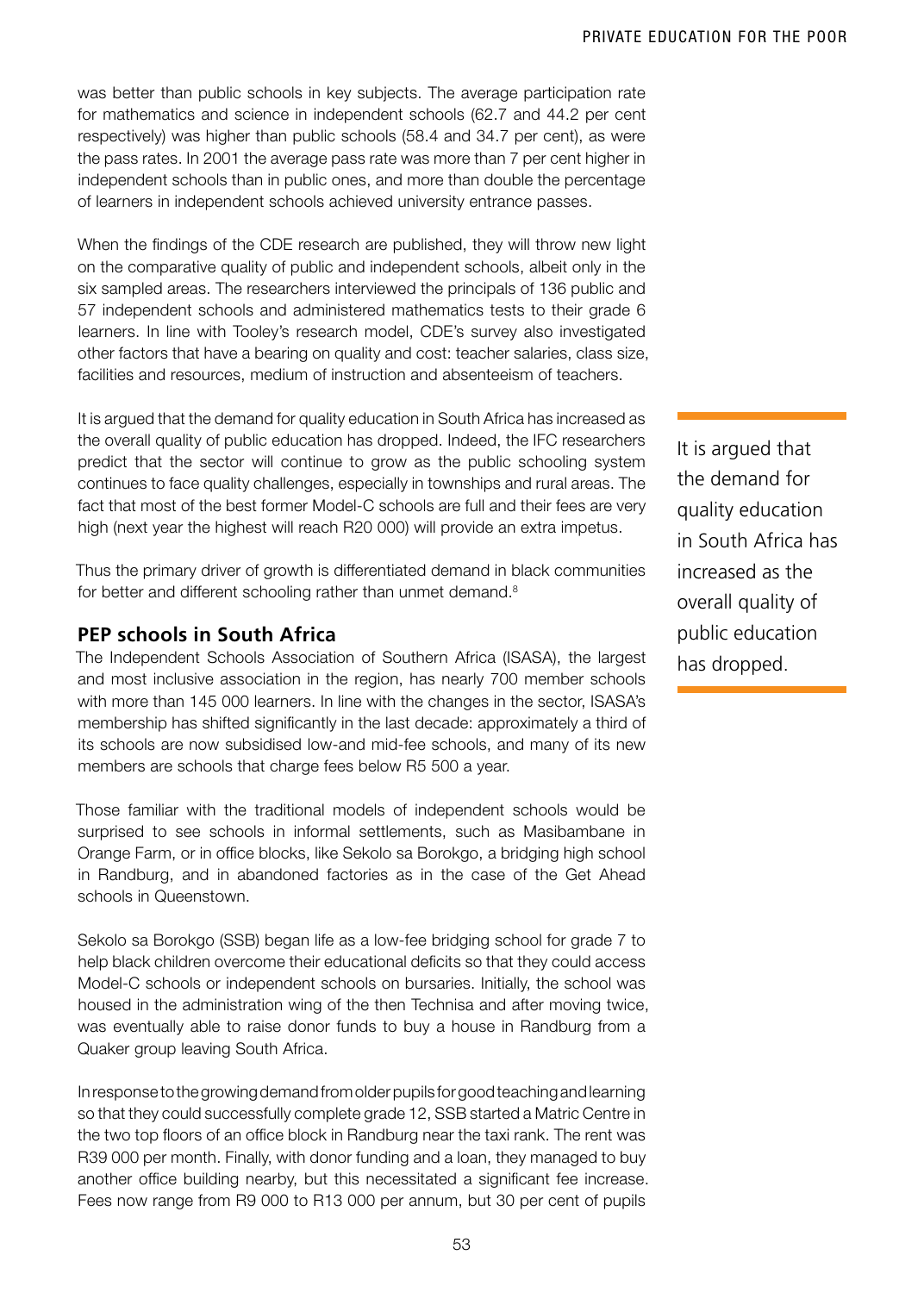are funded through donor bursaries. The school has changed its focus to grades 7-9, with 130 pupils, and the Matric Centre has 140 pupils from grades 10-12. A new venture is a very successful pre-university college with black and white students from South Africa, Africa and Europe completing their A levels and achieving outstanding results.

Pupils come from all over the greater metropolitan area to SSB, some travelling for two hours from townships like Tembisa because the school does not have boarding facilities. Many pupils arrive at school hungry, so school feeding is important at SSB. The parents of the children are domestic workers, teachers, nurses, government officials or owners of small businesses. The school has a committed core of excellent teachers, many who have retired from high-fee independent schools, but as they cannot afford to match state salaries, they also lose teachers every year. The matric results are very good with an average pass rate of 90 per cent and a university endorsement rate of 71 per cent.

In deepest rural KwaZulu-Natal, is Lobethal, situated in Tugela Ferry, an area which has had a turbulent history and much political upheaval. The school began in 1993 and today, most parents are subsistence farmers, often illiterate, strongly Christian and fully involved in the life of the school. The school goes from Grades 000-12 and the fees range from R2 670 in the lowest grades to R4 700 in grade 12. Despite limited finance and inadequate resources, the Grade 12s have had a 100 per cent pass rate in grade 12 since the first cohort wrote in 2001.

There are recurring themes in the stories of low-fee independent schools. Many begin as pre-primary schools where parents want their children to learn English as soon as possible. Under parental pressure, the schools extend grade by grade into primary phase, and ultimately into the secondary phase. A good reputation for quality increases the demand for school places and so they also add more classes to each grade. Thus they grow 'taller' and 'fatter' and pupil enrolment in independent schools grows faster than the number of new schools.

As their numbers increase, high and rising rent forces the schools to move often to find cheaper accommodation and also makes them desperate to buy their own buildings or land. However, without any capital, very limited prospects for fundraising from parents or the community, great difficulty in obtaining donor assistance and no security for a bank loan, this is often only a dream.

The lower their fees, the greater the schools' dependence on a state subsidy. If that is delayed, reduced or not paid, many of the lowest fee schools cannot pay their teachers and face closing down – with all the disastrous consequences for pupils' life chances and teachers' livelihoods. As the schools cannot match state teachers' salaries, South African teachers frequently leave, so teachers from Zimbabwe and India are common.

The heads and owners are typically committed Christians with a passion to serve the community. As a result, many low-fee schools run development programmes for disadvantaged public school pupils, teachers and principals and the wider community. Because the financial resources of their parents are so limited, lowfee schools struggle to keep their fees as low as possible with very small annual increases. However, if they manage to buy a property with a bank loan or offer

A good reputation for quality increases the demand for school places and so they also add more classes to each grade. Thus they grow 'taller' and 'fatter' and pupil enrolment in independent schools grows faster than the number of new schools.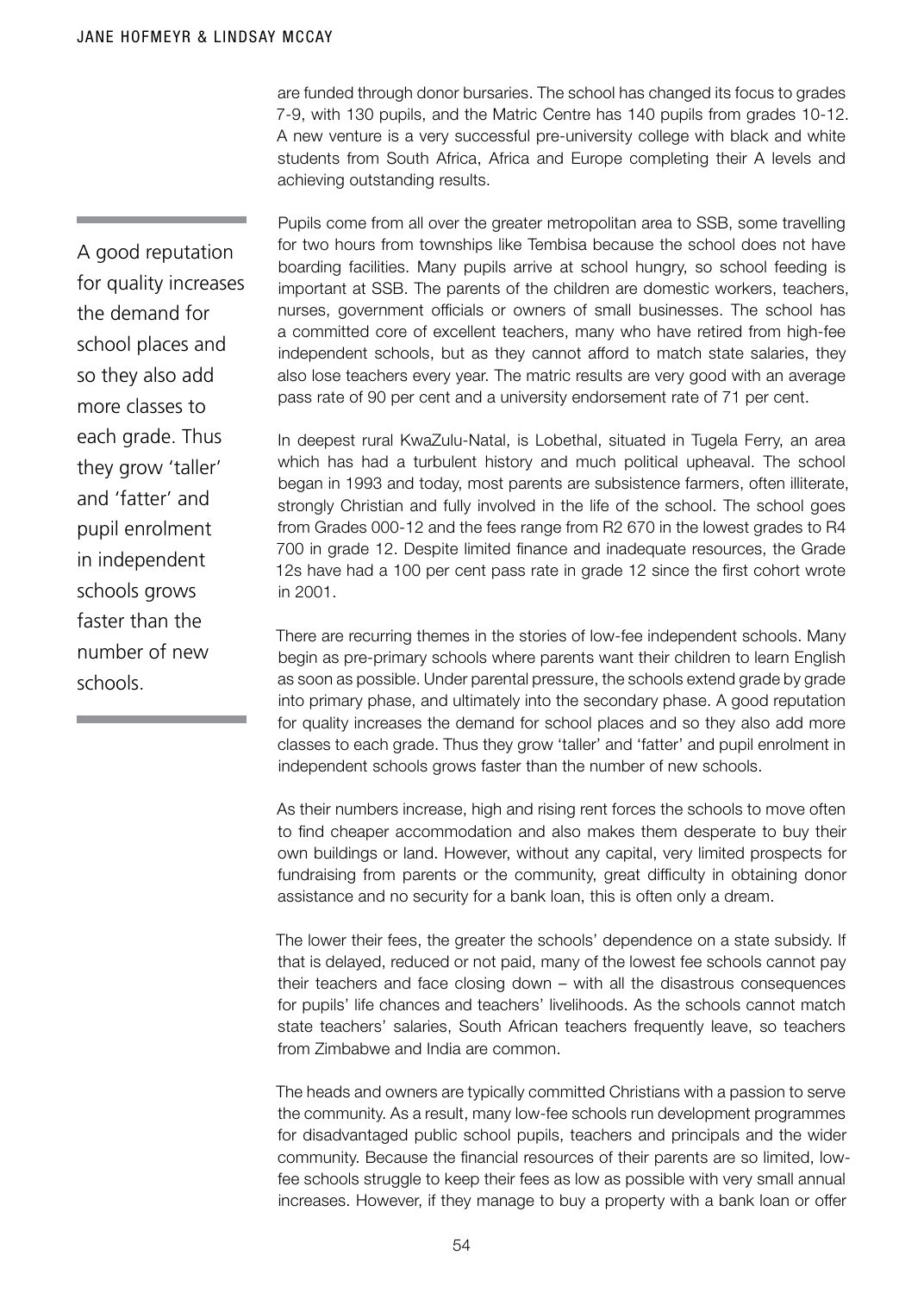better salaries to retain their teachers, many have been forced to raise their fees. This is particularly true in urban areas, as in the case of SSB, where fees have had to double in the last five years.

While the reach of independent schools has now extended into poor communities, they can only cater for those families, or extended families, with enough income to afford even their low fees. Thus they cannot serve the poorest of the poor children except where the school itself provides bursaries, or where donors grant them. Even when an independent school's fees are half or less than what the province spends on a child in a public school, it can only ever obtain a 60 per cent subsidy. To keep their fees low, schools like Prestige College in Hammanskraal have used their ingenuity to start an income-earning adventure centre, bush experience on its grounds which many high-fee schools use. This income cross-subsidises their fees by R2 000 a year. They are indeed 'edupreneurs'!

## **Public-Private Partnerships**

It is now common cause that the Millennium Development Goals of universal primary education by 2015 will not be achieved. Thus a key question that is posed by researchers of private education is what role might the sector play in helping governments achieve their national education goals?

Public-private partnerships are a means of harnessing the contribution of private sector. "The concept of a public-private partnership (PPP) recognises the existence of alternative options for providing education services besides public finance and public delivery".9

In their study above for the World Bank, Patrinos, Barrera-Osorio and Guaqueta examine the role and impact of public-private partnerships (PPPs) in which government guides policy and provides financing while the private sector delivers education services to learners. Private providers are contracted by government to supply a specific service of a defined quantity and quality at an agreed price for a specific period of time. A wide range of services can be provided for in a contract: the development or maintenance of facilities and infrastructure, management, professional support, operational and education services.

Most developed and developing countries are, in

fact, hybrids of mixed public and private funding and management of provision of education. For instance, as in South Africa, there can be private institutions that receive subsidies and public ones that charge fees, receive donations and offer additional services. World Bank has classified countries' involvement in PPPs on a continuum, which ranges from no private sector involvement at all to the integral stage of full partnership. On this continuum, South Africa has an 'emerging' PPP environment.

## **Examples of PPPs**

There are many examples of successful PPPs that are relevant to South Africa. In Pakistan and the Philippines, PPPs have been developed to provide access to quality education to under-served rural children and relieve the over-crowding and declining quality of public schools.

In Pakistan, the Punjab Education Foundation, an independent institution fully funded by the government, manages a partnership to improve access by the poor to low-fee private schools in Punjab province. Vouchers are used to increase access and accountability mechanisms ensure quality improvement. Performance-based incentives operate at the school and teacher level.

Tests of the pupils in private and public primary schools showed that the quality of education was higher in the private schools, at half the cost.

An independent evaluation funded by the World Bank<sup>10</sup> found that the Punjab province has made significant gains in education through this partnership. Tests of the pupils in private and public primary schools showed that the quality of education was higher in the private schools, at half the cost. More efficient delivery in a stand-alone private school compared to a huge and highly centralised bureaucracy has been identified as the critical factor.

In the Philippines PPPs have been used to incentivise private schools to enrol students in areas where there is insufficient public schooling. This approach has reduced congestion in public schools,